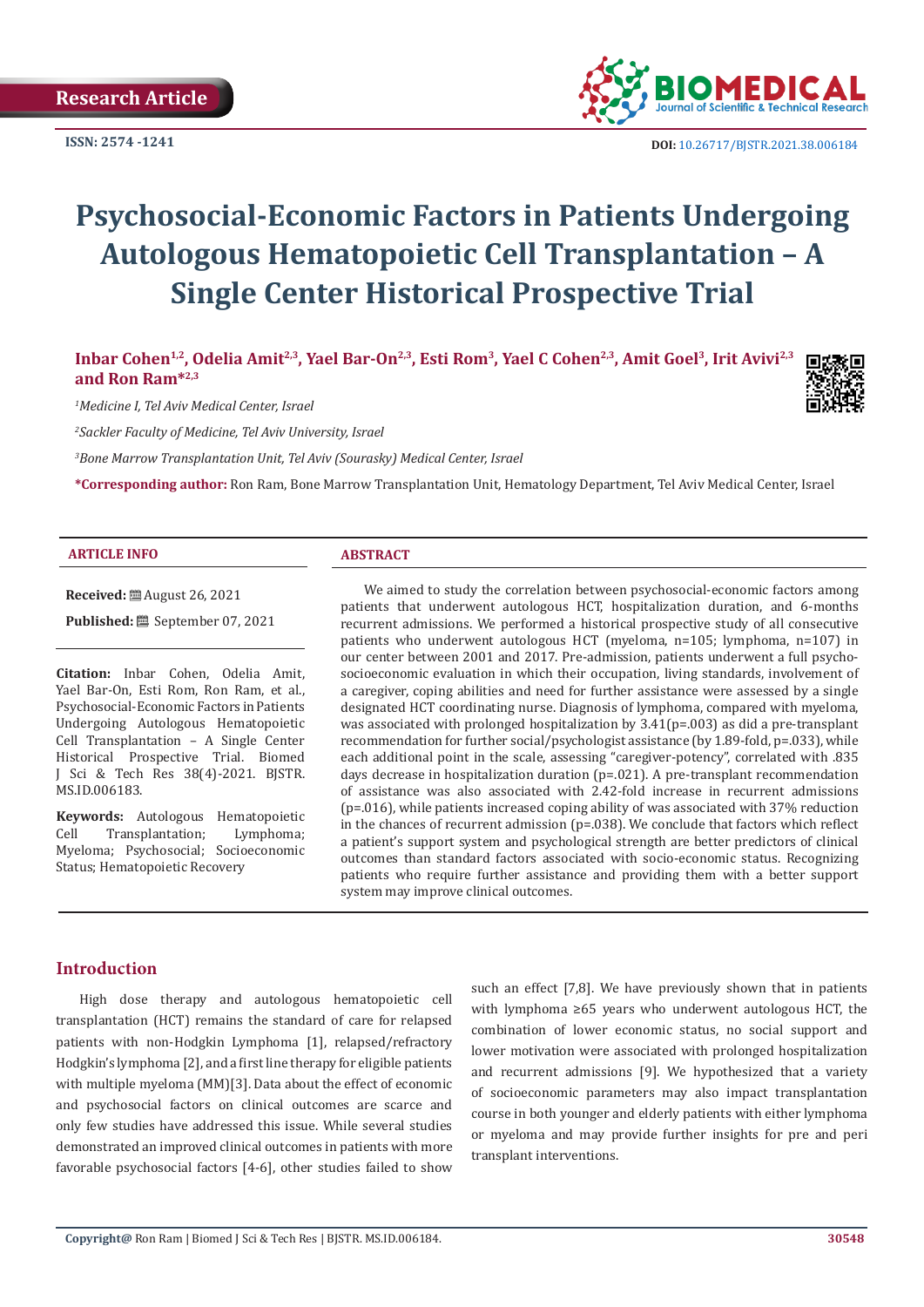## **Methods**

We conducted an historical prospective study of consecutive patients that were sampled from database of the Bone Marrow Transplantation Unit in the Tel Aviv Medical Center. We included both male and female patients above the age of 18 years, who were diagnosed with either lymphoma or myeloma and underwent first autologous HCT between May 2001 and December 2017. Patients were excluded if they had an allogeneic HCT, had a tandem autologous HCT (performed within 6 months apart), or if data pertaining to their transplantation or psychosocial parameters were lacking. All patients underwent a full psychosocial-economic evaluation (PSE) by a single designated bone marrow transplantation coordinating nurse, including a detailed questionnaire, prior their admission to transplant (*Supplement*). In our center, the absence of a caregiver does not exclude a patient from undergoing HCT. The following domains were evaluated in the interview and questioner – Occupation (Unemployed, Academic, non-academic); Ethnicity (Sephardic Jew, Ashkenazi Jew, Arabic, medical-tourism); Living standards (owning of apartment or a house); Involvement of a caregiver (a 0-5 scale where 0 is no care giver and 5 is a fully involved and dedicated care giver); Coping abilities (0-5 scale where 0 is no ability and 5 fully capable to cope with the transplantation process); and recommended assistance (yes or no recommendation of the transplantation coordinator nurse for social worker/psychologist assistance throughout the transplantation course).

We evaluated the impact of all the above mentioned domains on the duration of hospitalization during HCT and recurrent admissions to the hospital in the first 6 months after HCT. The following criteria were used for referring patients for a social worker or psychological intervention.

- **a)** The absence of a caregiver.
- **b)** The request of the patient/caregiver or the primary provider.
- **c)** Subjective evaluation performed by the coordinator nurse.

This study was conducted in accordance to the declaration of Helsinki that was approved by the Tel Aviv Medical Center ethic committee.

#### **Preparative Regimen and Supportive Care**

Hematopoietic stem cells were either mobilized using G-CSF solely, intravenous cyclophosphamide and G-CSF, or after salvage chemotherapy, when appropriate. Hematopoietic cells were cryopreserved at −195°C using cryoprotectant mixture consisting of 5% dimethyl sulfoxide (DMSO), albumin, and saline. Preparative

regimen in lymphoma patients was BEAM (carmustine - 300 mg/  $m<sup>2</sup>$ , etoposide – 200-400 mg/m<sup>2</sup> x 4 days, cytarabine – 200-400 mg/  $m<sup>2</sup>$  x 4 days and melphalan - 140 mg/m<sup>2</sup>) or in myeloma patients  $(n=105)$  was melphlan  $(140-200 \text{ mg/m}^2)$ .

All patients were hospitalized in the Bone Marrow Transplantation Unit in designated rooms with high efficiency particulate air (HEPA) filters. All patients were given prophylaxis with acyclovir from starting of conditioning. In addition, patients with lymphoma were given ciprofloxacin and fluconazole on day neutrophils count decreased below 500/microL. Transfusions were given, in general, in cases hemoglobin (Hb) dropped below 7 gr/dL and platelets dropped below 10000/dL.

#### **Statistical Analysis**

Continuous variables were described as the mean, median, standard deviation and range of number observations, as applicable. Categorical data were described with contingency tables including frequency and percent. Confidence intervals were calculated at the (two-sided) 95% level of confidence. Multiple linear regression and binary logistic regression were calculated to predict the impact of the various domains of PSE on the duration of hospitalization and on recurrent admissions, respectively. Preliminary analyses were performed to ensure there was no violation of the assumption of normality, linearity and multicollinearity. Patients who died during the first month after HCT were excluded from the analyses of factors associated with duration of hospitalization, and patients who died during the first 6 months post HCT were excluded from the analyses of factors associated with recurrent admissions. A two-sided P value of <.05 was considered to be statistically significant. We used SPSS version 23 and Prism version 5.0 to perform the analyses.

## **Results**

Between January 2001 and December 2017, we identified 227 patients who met the inclusion criteria and underwent autologous HCT at the Tel Aviv Medical Center. Fifteen patients were excluded because of lack of follow up data. The final dataset included 353 patients (lymphoma, n=148 and myeloma, n=205). Patients' characteristics are elaborated in Table 1. Mean age was 57 (±11.4) years. Median durations of hospitalization for patients with multiple myeloma and lymphoma were 18 (range, 12-49) days and 24 (range, 18-62) days, respectively. By 1 month post HCT there were 10 deaths (5 because of disease progression and 5 because of non-relapse mortality). By 6 months post transplantation there were 8 additional deaths – all due to disease progression. Overall survival at 1 and 6 months were 96% (95% CI 91%-99%, and 93% (95% CI 86%-98%), respectively.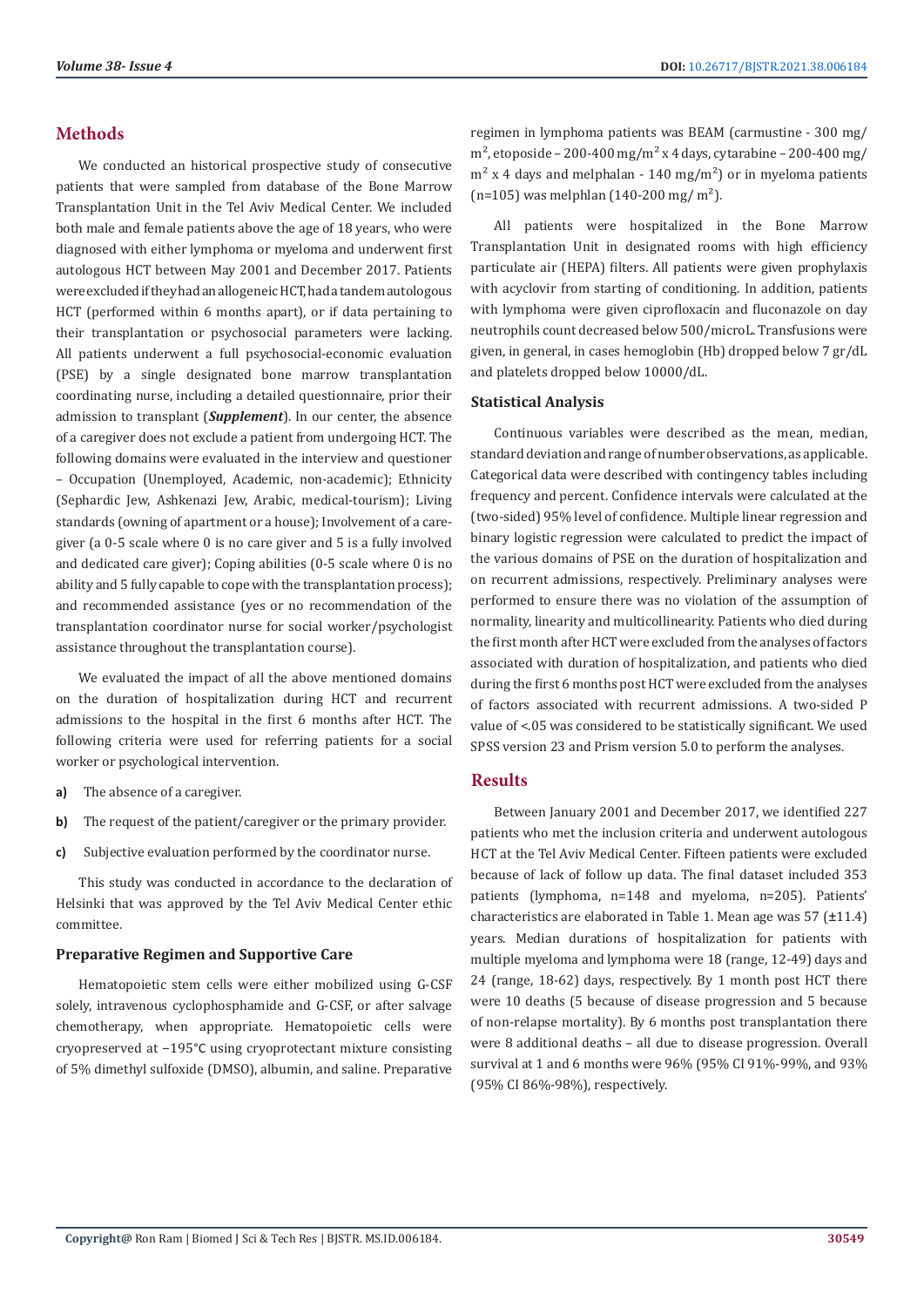| <b>Datum</b>                                                    | All Cohort (n=353) |  |  |  |
|-----------------------------------------------------------------|--------------------|--|--|--|
| Age, mean $(\pm S.E.)$                                          | $57 \pm 11.4$      |  |  |  |
| Sex, Female (n, %)                                              | 144 (41. %)        |  |  |  |
| Disease                                                         |                    |  |  |  |
| Multiple Myeloma (n, %)                                         | 205 (58%)          |  |  |  |
| Non-hodgkin's Lymphoma (n, %)                                   | 111 (31%)          |  |  |  |
| Hodgkin's Lymphoma (n, %)                                       | 37 (11%)           |  |  |  |
| Disease Status at HCT - Lymphoma                                |                    |  |  |  |
| CR (n, % of lymphoma)                                           | 86 (58%)           |  |  |  |
| PR (n, % of lymphoma)                                           | 27 (18%)           |  |  |  |
| Chemorefractory (n, % of lymphoma)                              | 35 (24%)           |  |  |  |
| Disease Status at HCT - Multiple myeloma                        |                    |  |  |  |
| CR/VGPR (n, % of myeloma)                                       | 125 (51%)          |  |  |  |
| PR (n, % of myeloma)                                            | 57(28%)            |  |  |  |
| <pr %="" (n,="" myeloma)<="" of="" td=""><td>23 (11%)</td></pr> | 23 (11%)           |  |  |  |

**Table 1:** Patients' and Disease's Characteristics.

Note: HCT- Hematopoietic Cell Transplant; CR – Complete Response; PR- Partial Response; VGPR -Very Good Partial Response

### **Evaluation of Psychosocial Economic Factors**

Table 2 depicts the various parameters evaluated by the transplantation coordinator nurse. Regarding job employment, 70% of the patients were employed in the previous year prior to HCT. Considering the care giver, 16.1% of the patients did not have a designated transplantation caregiver. Identification of the caregiver in the majority of cases was a spouse (n=204, 76%), a parent (n=29, 9.7%), a sibling (n=23, 7.8%), a child (n=28, 9.5%), or a friend (n=12, 4%). Gender of the caregiver in majority of the cases was female (n=233, 79%). 28 patients (8%) had a psychiatric illness (majority with history of anxiety taking supplement drugs). Based on the patient's coping ability the existence of a fair caregiver and ongoing co-morbidities, the transplant coordinator nurse, recommended a social worker/psychologist intervention and support in 42% of the patients. In 21 cases (6%) the coordinator nurse recommended intervention prior to admission because of reluctancy/incapability of the patient to continue to HCT. In all cases patients underwent intervention and eventually proceeded to HCT.

| Datum                  | All Cohort (n=353) |  |  |  |
|------------------------|--------------------|--|--|--|
| <b>Occupation</b>      |                    |  |  |  |
| Unemployed / Homemaker | 106 (30%)          |  |  |  |
| Non-academic           | 110 (31%)          |  |  |  |
| Academic               | 137 (39%)          |  |  |  |
| Ethnicity              |                    |  |  |  |
| Sephardic Jew          | 174 (49%)          |  |  |  |
| Ashkenazi Jew          | 98 (28%)           |  |  |  |

**Table 2:** Evaluation of psyco-social-economic status.

| Arab                                | 36 (10%)    |  |  |  |  |
|-------------------------------------|-------------|--|--|--|--|
| <b>Medical Tourism</b>              | 45 (13%)    |  |  |  |  |
| <b>Living Standards</b>             |             |  |  |  |  |
| Apartment                           | 296 (84%)   |  |  |  |  |
| House                               | 57 (16%)    |  |  |  |  |
| Involvement of a care giver         |             |  |  |  |  |
| $0/5$ (no care giver)<br>57 (16.1%) |             |  |  |  |  |
| $5$ -Jan                            | $8(2.3\%)$  |  |  |  |  |
| 5-Feb                               | 25 (7.1%)   |  |  |  |  |
| 5-Mar                               | 34 (9.6%)   |  |  |  |  |
| 5-Apr                               | 124 (35.1%) |  |  |  |  |
| 5/5 (highly involved care giver)    | 104 (29.4%) |  |  |  |  |
| <b>Coping Ability</b>               |             |  |  |  |  |
| 1/5 (poor coping abilities)         | $5(1.4\%)$  |  |  |  |  |
| 5-Feb                               | 53 (15%)    |  |  |  |  |
| 5-Mar                               | 113 (32%)   |  |  |  |  |
| 5-Apr                               | 124 (35.1%) |  |  |  |  |
| 5/5 (high coping abilities)         | 58 (16.4%)  |  |  |  |  |
| <b>Recommended assistance</b>       |             |  |  |  |  |
| Yes                                 | 148(42%)    |  |  |  |  |
| No                                  | 205 (58%)   |  |  |  |  |
|                                     |             |  |  |  |  |

## **Correlation of Factors with Duration of Hospitalization**

The mean duration of hospitalization was 23± 10 days. Table 3 depicts univariate and multivariate analyses of correlation between the various factors and the duration of hospitalization. In multivariate analyses lymphoma (vs. myeloma) and the recommendation of social assistance prior to HCT, were both correlated with prolonged duration of hospitalization, while a better involvement of a care giver was associated with shortening of hospitalization. Coefficient analyses showed that each point of increase in the scale of the care giver involvement was associated with a -.835 days decrease in the hospitalization duration. Recommendation for social worker/psychologist was associated with a 2.4 days increase in the hospitalization period.

**Table 3:** The effect of Psychosocio-economic factors on duration of hospitalization.

|                               |             | <b>Univariate Analysis</b> | <b>Multivariate Analysis</b> |         |  |
|-------------------------------|-------------|----------------------------|------------------------------|---------|--|
|                               | <b>Beta</b> | P value                    | <b>Beta</b>                  | P value |  |
| Age                           | $-0.081$    | 0.095                      | 0.032                        | 0.435   |  |
| Sex                           | 0.748       | 0.564                      |                              |         |  |
| Disease type<br>(ref-myeloma) | 3.41        | 0.003                      | 2.66                         | 0.016   |  |
| Psychiatric illness           | 1.12        | $-0.78$                    |                              |         |  |
| Occupation                    | 0.452       | 0.38                       |                              |         |  |
| Ethnicity                     | $-0.154$    | 0.437                      |                              |         |  |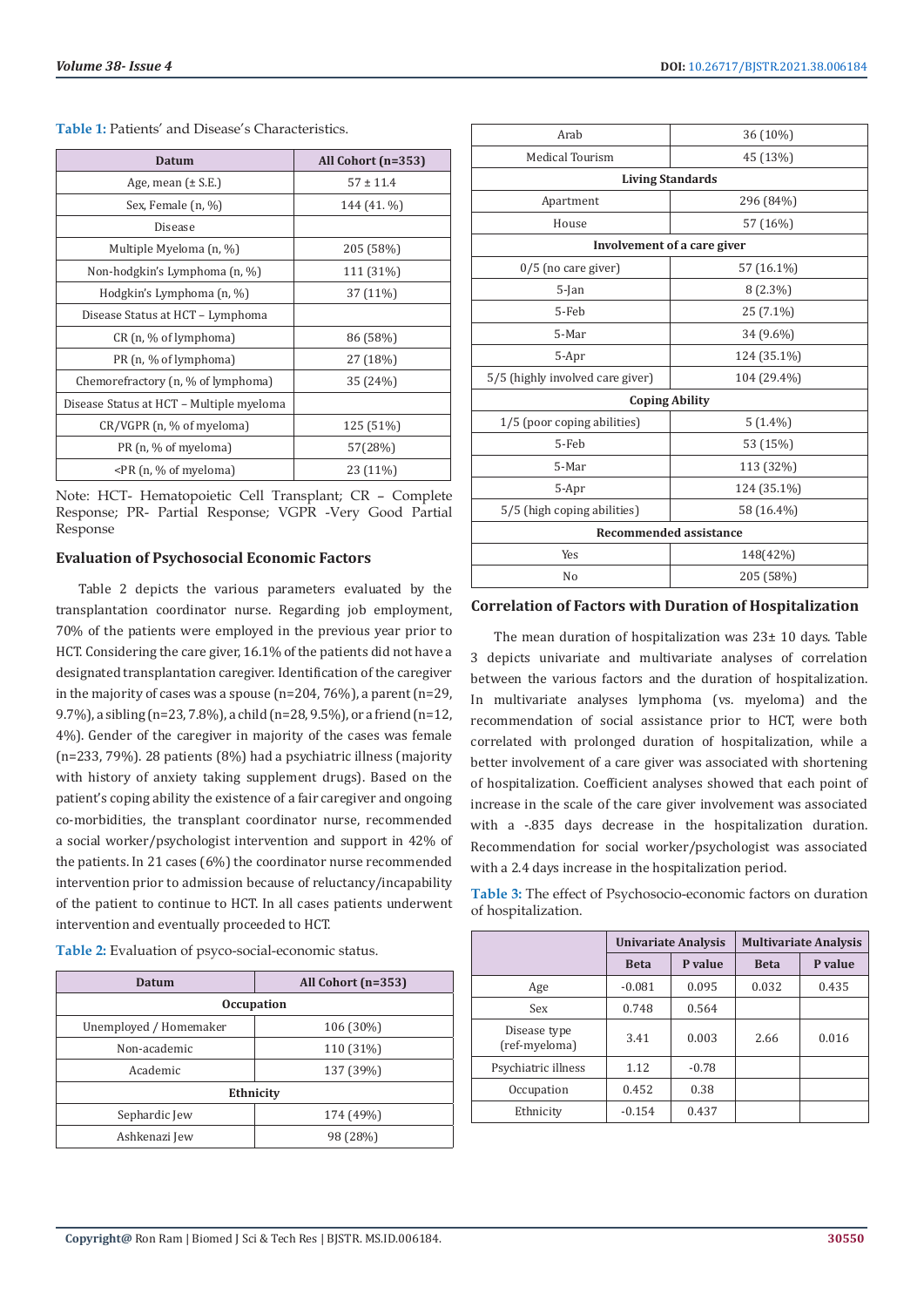| Living standards<br>(ref-apartment)                       | $-2.46$  | 0.097 | $-2.12$  | 0.187 |
|-----------------------------------------------------------|----------|-------|----------|-------|
| Involvement of a care-<br>giver                           | $-0.835$ | 0.042 | $-0.813$ | 0.021 |
| Coping ability                                            | $-0.483$ | 0.539 |          |       |
| Recommended<br>assistance (ref-no<br>need for assistance) | 2.4      | 0.021 | 1.89     | 0.033 |

Note: Data are reported as beta. Beta=regression coefficient, shows the strength and the direction of the variable's impact.

### **Correlation of Factors with Recurrent Hospitalization**

Data for recurrent hospitalizations after HCT were available in 284 patients (80%). Of them, 71 patients (25%) were admitted to the hospital within 6 months from HCT (1 admission, n=53, 18.6%; 2 admissions, n=13, 4.6%; >2 admissions, n=5, 1.8%). Out of all admissions, majority were related to toxicity (infections, n=31, 44%, and organ dysfunction, n=7, 10%). thirty-three patients (46%) were admitted because of relapse/progression of disease.

Table 4 depicts univariate and multivariate analyses of correlation between the various factors and recurrent hospitalizations. On univariate analyses, both age and recommendation for having assistance were associated with an increased risk for hospitalization, while higher coping ability was associated with a decreased risk for recurrent hospitalization. On multivariate analyses, age lost statistically significance, while increased coping ability was associated with 37% reduction in the chances for recurrent admission (p=.038), whereas recommended assistance, was associated with 2.4 fold increase in the chances for recurrent admission (p=.035). Of note, involvement of care giver did not impact readmission rates.

| <b>Table 4:</b> The effect of Psycho-socio-economic Factors on Recurrent Hospitalizations. |
|--------------------------------------------------------------------------------------------|
|--------------------------------------------------------------------------------------------|

|                                                        | <b>Univariate Analysis</b> |              | <b>Multivariate Analysis</b> |           |             |         |
|--------------------------------------------------------|----------------------------|--------------|------------------------------|-----------|-------------|---------|
|                                                        | <b>OR</b>                  | 95% CI       | P value                      | <b>OR</b> | 95% CI      | P value |
| Age                                                    | 1.42                       | $1.2 - 2.21$ | 0.04                         | 1.99      | .38-1.98    | 0.374   |
| Sex (ref-female)                                       | 0.8                        | .387-1.653   | 0.547                        |           |             |         |
| Disease type (ref-myeloma)                             | 0.718                      | .351-1.47    | 0.365                        |           |             |         |
| Psychiatric illness                                    | 1.35                       | 0.854-1.55   | 0.244                        |           |             |         |
| Occupation                                             | 0.87                       | 0.408-1.85   | 0.713                        |           |             |         |
| Ethnicity                                              | 0.802                      | .534-1.289   | 0.849                        |           |             |         |
| Living standards (ref-apartment)                       | 1.45                       | .597-3.53    | 0.412                        |           |             |         |
| Involvement of a care-giver                            | 1.16                       | $.83 - 1.48$ | 0.226                        |           |             |         |
| Coping ability                                         | 0.615                      | $.34 - .93$  | 0.041                        | 0.63      | $.39 - .84$ | 0.038   |
| Recommended assistance (ref-no need<br>for assistance) | 2.42                       | 1.17-5.03    | 0.016                        | 2.58      | 1.23-5.69   | 0.035   |

Note: OR: odds ratio.

# **Discussion**

In this study we aimed to examine the correlation between psychosocial-economic factors and clinical outcomes, namely hospitalization length and recurrent admissions, in lymphoma and myeloma patients who underwent autologous HCT. We showed that a better caregiver involvement correlates to a -.835 days decrease in the hospitalization duration, and a referral to a social worker/ psychologist for further assistance correlates with 2.4 days increase in the hospitalization period. A recommendation of assistance was also associated with 2.4-fold increase in the chances for recurrent admission (p=.035), while increased coping ability was associated with 37% reduction in the chances for recurrent admission (p=.038). Interestingly, factors pertaining solely to socio-economic status, such as occupation, living standards and ethnic background did not have a significant effect on hospitalization duration or recurrent hospitalizations.

Patients undergoing autologous HCT experience a higher rate of fatigue, physical disability, anxiety and depression [10], which points to their need for a strong support system. The association, however, between psychosocial-economic factors, such as income rate, support of family and friends or ethnic background, is not clear. In some studies, poorer psychosocial factors were associated with worse clinical outcomes and perceived poor social support were negatively associated with survival in patients undergoing HCT4 , while optimism and reduced anxiety were associated with a shorter time to neutrophil engraftment in MM patients<sup>5</sup>. A lower socioeconomic status, defined by annual household income, was found to be associated with a higher relapse mortality, and lower overall and progression free survival in patients with lymphoma who underwent autologous HCT. This correlation was not found in patients with myeloma<sup>7,8</sup>. Similarly, a large cohort study failed to show a correlation of socio-economic status and post-transplant